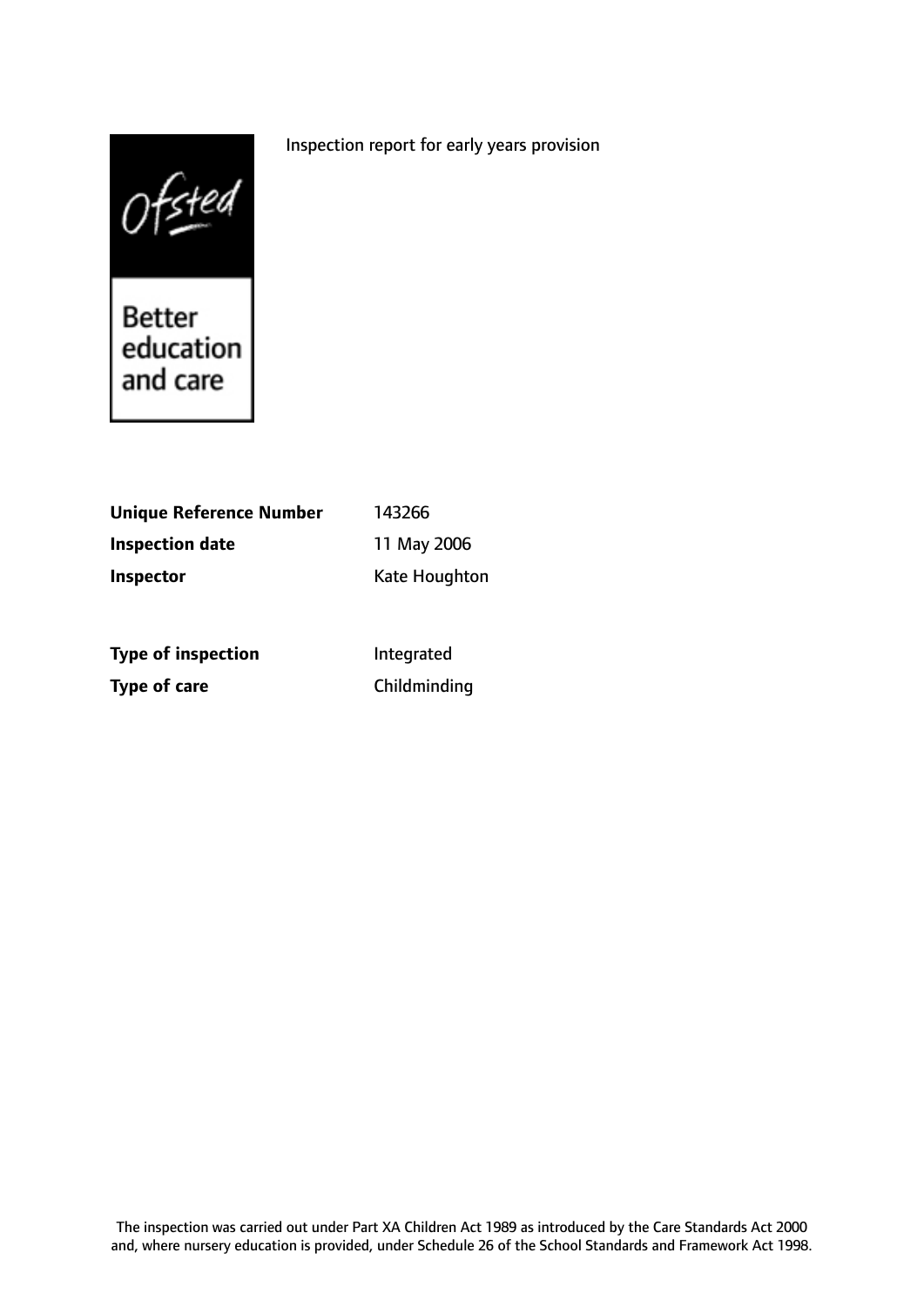# **ABOUT THIS INSPECTION**

The purpose of this inspection is to assure government, parents and the public of the quality of childcare and, if applicable, of nursery education. The inspection was carried out under Part XA Children Act 1989 as introduced by the Care Standards Act 2000 and, where nursery education is provided, under Schedule 26 of the School Standards and Framework Act 1998.

This report details the main strengths and any areas for improvement identified during the inspection. The judgements included in the report are made in relation to the outcomes for children set out in the Children Act 2004; the National Standards for under 8s day care and childminding; and, where nursery education is provided, the *Curriculum guidance for the foundation stage.*

The report includes information on any complaints about the childcare provision which Ofsted has received since the last inspection or registration or 1 April 2004 whichever is the later.

# **The key inspection judgements and what they mean**

*Outstanding: this aspect of the provision is of exceptionally high quality Good: this aspect of the provision is strong Satisfactory: this aspect of the provision is sound Inadequate: this aspect of the provision is not good enough*

For more information about early years inspections, please see the booklet *Are you ready for your inspection?* which is available from Ofsted's website: *www.ofsted.gov.uk.*

# **THE QUALITY AND STANDARDS OF THE CARE AND NURSERY EDUCATION**

On the basis of the evidence collected on this inspection:

The quality and standards of the care are good. The registered person meets the National Standards for under 8s day care and childminding.

The quality and standards of the nursery education are satisfactory.

the time of the inspection there were no children in receipt of nursery education. Ofsted judges that the provider remains suitable to provide nursery education.

### **WHAT SORT OF SETTING IS IT?**

The childminder has been registered since 1996. She lives with her husband and 3 children of school age in a 3 bedroom terraced property in the Hilsea area of Portsmouth.

The whole of the ground floor of the childminder's house is used for childminding.

There is a fully enclosed and secure rear garden for outdoor play.

The childminder is registered to care for 5 children at anyone time and is currently

minding 4 children on a part time basis. The family have pets, 1 dog and 1 rabbit.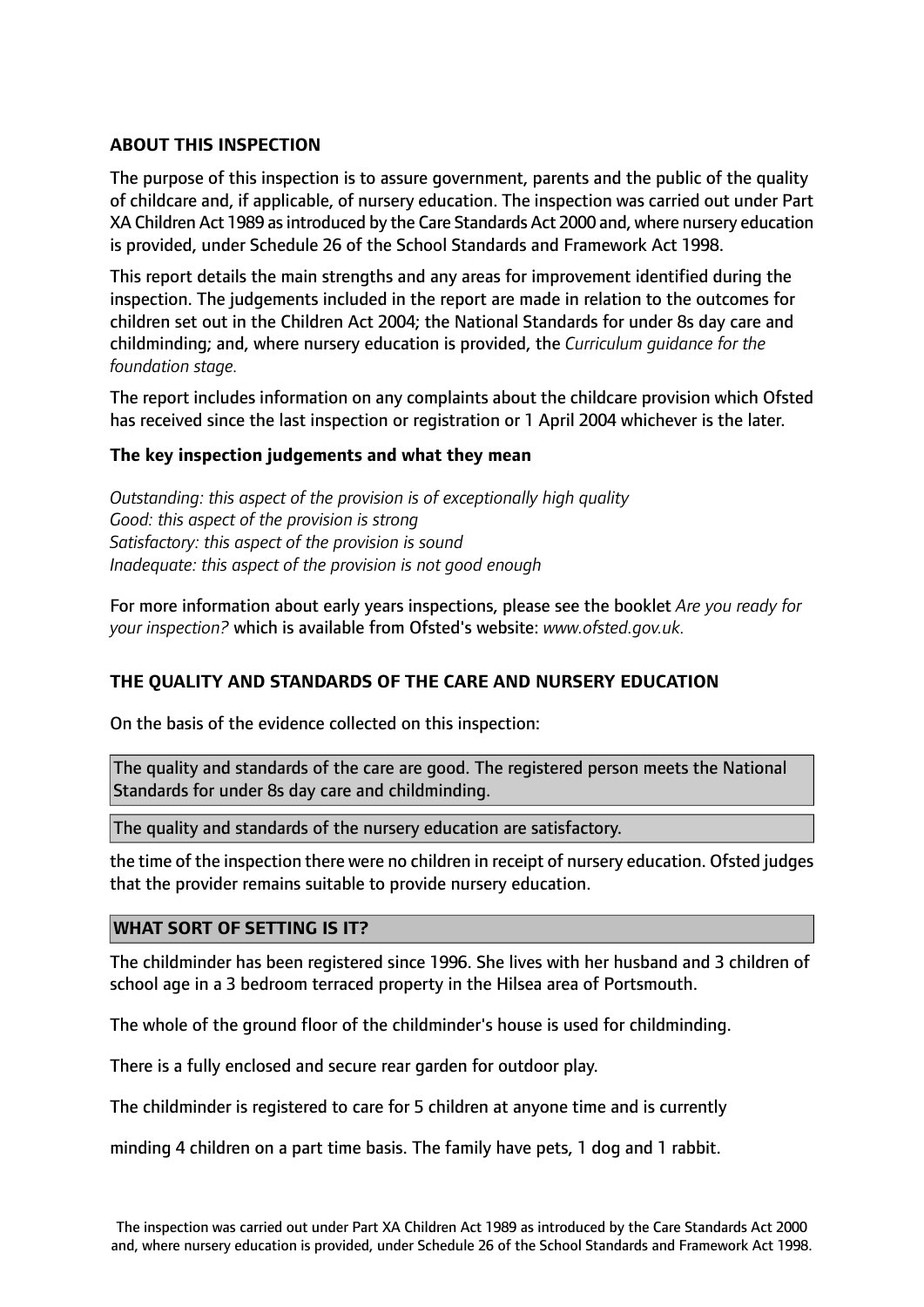The childminder is a member of the National Childminding Association. The childminder is an accredited member of the Portsmouth Childminding Network, although she does not have any children in receipt of funded nursery education.

# **THE EFFECTIVENESS OF THE PROVISION**

# **Helping children to be healthy**

The provision is good.

Children benefit from a balanced and healthy diet. The childminder provides a range of healthy and nutritious meals. Children learn about what foods are good for them. For example, healthy eating weeks are planned for and include activities to develop children's understanding of healthy eating. Children find pictures of food and sort them into food groups and make collages. They also participate in shopping trips where they are able to choose their favourite fruits for snack time meals. Children's health and growth needs are supported well, they enjoy regular exercise, using local parks, trips to indoor play areas and play in the garden, ensuring their physical skills are promoted in all areas. Children benefit from a healthy environment because the childminder follows effective hygiene procedures. Children are developing good self-care skills, increasing their independence as they wash their hands regularly as part of the daily routine. Children are protected from risks of infection and their health needs are supported by the vigilant procedures the childminder has in place. Information is shared with parents about health policies and procedures, ensuring children are fully supported. The childminder protects children and has systems in place to ensure any accidents are recorded and detailed to share with parents, keeping children safe.

# **Protecting children from harm or neglect and helping them stay safe**

The provision is good.

Children benefit from a safe and secure environment. The childminder checks most areas regularly to ensure dangers to children are minimised, however current storage arrangements for knives and household cleaning fluids are insecure and as a result may impact on children's safety. Children are able to access an exciting range toys and resources freely, they are situated at low level, checked and cleaned regularly ensuring they are maintained well and safe for children to play with. The childminder explains to children about keeping safe when playing inside the home. Children know not to venture upstairs and also understand the rules of not going into the kitchen. Additionally children learn about emergency evacuation, they practice fire drills regularly and when out walking, they know to keep close to the childminder and understanding the importance of not talking to strangers. Children's welfare is promoted because the childminder has a clear understanding of child protection procedures, she knows what to do should she have any concerns and shares information with parents to inform them of her role and responsibilities, ensuring the needs of children are fully supported.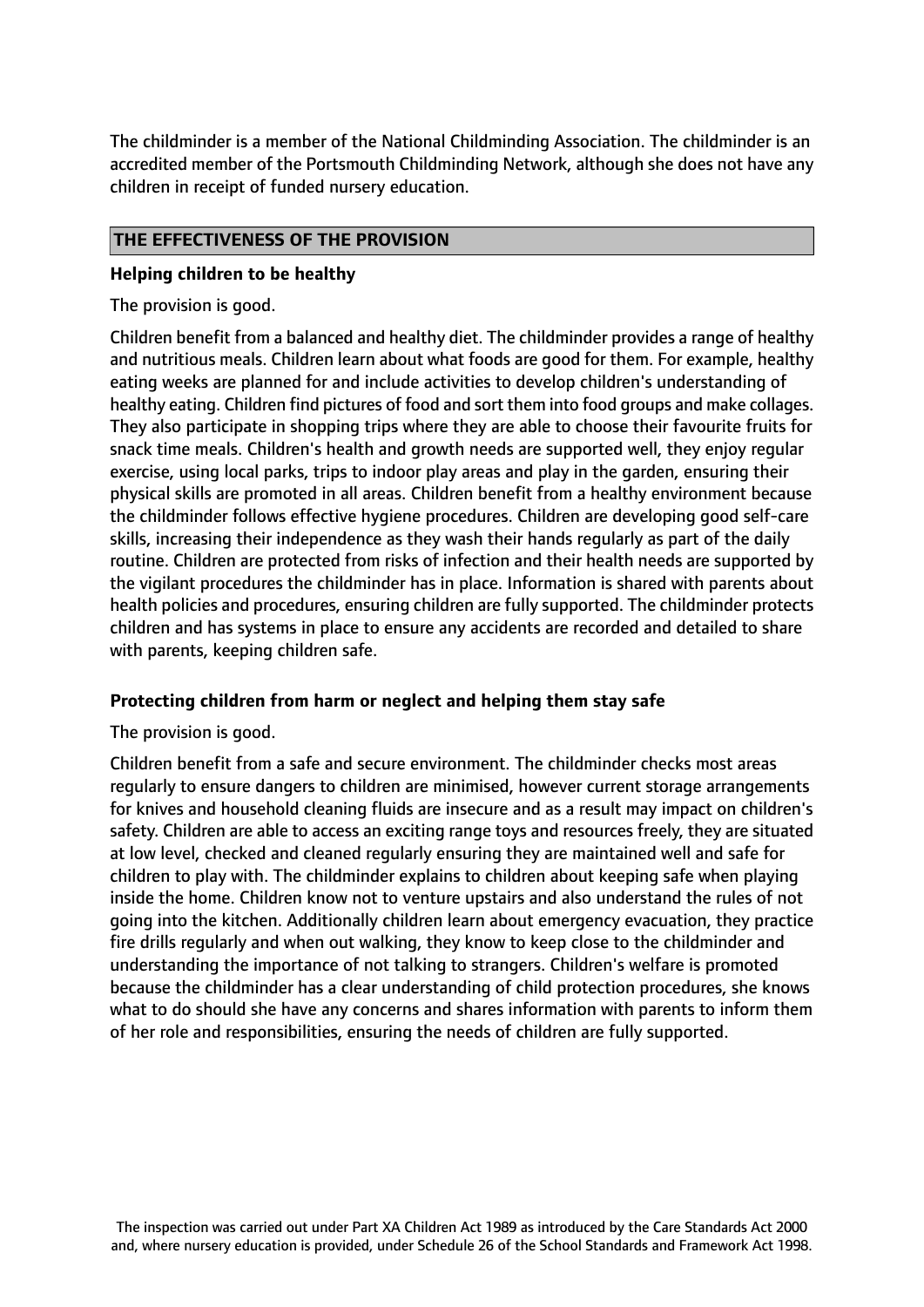# **Helping children achieve well and enjoy what they do**

The provision is good.

Children benefit from a balanced range of free play and planned activities. Themes and topics are planned for and include age appropriate activities to promote children's learning and development in all areas. Children are secure and confident in their relationships with the childminder. They play happily together and enjoy a varied range of activities, promoting their development in all areas. For example, children enjoy snap, pairs and lotto games, they interact well with the childminder and benefit from purposeful play. Children enjoy messy play activities and experience different methods of painting. For example, they have fun with sponge painting to decorate frog masks and learn to use different mediums such as chalks to colour in drawings and pictures during art activities. Children learn about lifecycles, they observe tadpoles and enjoy exciting activities to help them develop an understanding of growth and their natural environment. Children are interested and keen to participate in all activities provided. They make choices about what they wish to do and benefit from the support and guidance of the childminder. Children have a sense of belonging. They are confident speakers and talk easily about what they are doing and what activities they like most. For example, children discuss and explain how they like stories and colouring activities best. Children are sociable and friendly, they self select and carry out activities with enthusiasm. They are beginning to count and recognise different shapes and colours. They are developing their hand writing skills and benefit from many opportunities to practise their use of pencil control. Children enjoy opportunities to look at books, they request their favourite stories and enjoy times for singing and action rhymes. Children benefit from warmth and nurturing care. The childminder knows children well and promotes an environment where they feel settled and relaxed. Children enjoy familiar routines and thrive under the reassurance and loving care they receive.

The quality of teaching and learning is satisfactory. The childminder has a suitable knowledge of the curriculum guidance to help children achieve well. Children are making suitable progress towards the early learning goals because the childminder has an appropriate understanding of the Foundation Stage of learning, helping children to achieve well. She monitors children's learning and development and has appropriate systems in place to identify each child's progress being made. Plans are detailed and the childminder records activities under each area of learning, she covers all aspects to promote children's learning. Children's achievements are clearly identified and plans indicate the next steps for learning. All activities are evaluated by the childminder ensuring children's individual needs are identified. Activities are adapted and structured to meet the needs of all children, enabling children of different abilities to participate fully.

### **Helping children make a positive contribution**

The provision is good.

All children are welcomed and included. Their individual needs are clearly identified and information is obtained from parents to ensure children receive the best possible care. Children are provided with a good range of resources that promote positive images of differences. They learn about different abilities, lifestyles and cultures through activities, play and discussion. The childminder has a positive approach to caring for children with special needs and is keen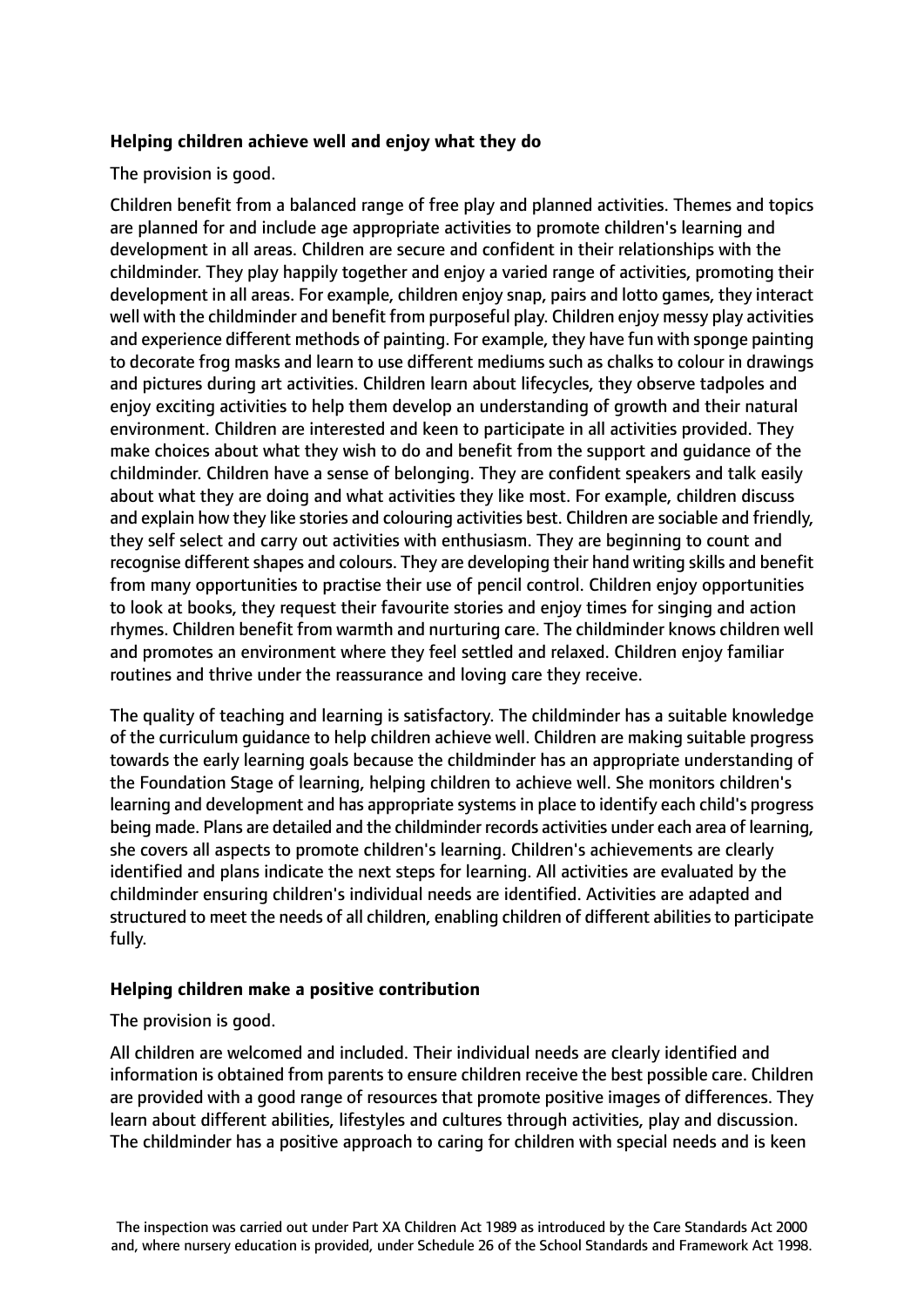to support parents and work with other agencies to promote children's development. Children are well behaved and contented. They benefit from effective strategies in place to support behaviour management. For example, children learn to share and take turns. They say please and thank you and are polite in response to the expectations from the childminder. Parents are welcomed and provided with clear information about the service the childminder provides. Contracts are used to agree arrangements for care, key policies are provided for parents to read and consents are obtained to confirm procedures for care. Parents and children benefit from introductory visits. They get to know the childminder and her family and are actively encouraged to visit on several occasions to ensure they are familiar and at ease within their surroundings. Parents are provided with information and receive feedback on a regular basis. For example, written daily diaries are provided for each child attending and information clearly describes how children are progressing. Additionally, details are recorded to keep parents up to date and informed about their child's daily routine including a general overview about children's well being, behaviour, sleeps, mealtimes, activities and outings enjoyed.

Partnership with parents for children who receive nursery education is satisfactory. The childminder shares information with parents to enhance children's learning. Their progress is fully supported because parents contribute to their child'slearning at home. Parents contribute to child records and make their own comments on children's learning. This fosters children's spiritual, moral, social and cultural development.

# **Organisation**

The organisation is good.

The childminder is experienced and qualified. She organises and plans her home and day to meet the needs of each child being cared for. Children enjoy good levels of supervision and move freely and confidently about the areas. Documentation is organised efficiently, easily accessible and maintained to ensure records are accurate and up to date. Information is stored securely and kept confidentially. Overall, the childminder meets the needs of the range of children for whom she provides. The management and organisation of the nursery education is satisfactory. The childminder liaises well with the co-ordinator from the accredited network to ensure her practice is monitored and reviewed effectively.

### **Improvements since the last inspection**

At the last inspection the childminder was asked to improve the hygiene relating to pet care by making bowls inaccessible to children and ensuring children are not exposed to areas used for dog exercising. The childminder has systems in place to ensure bowls for pets are inaccessible to children. Pets are fed before children arrive and after they leave the childminder's home. Additionally safe arrangements are in place to exercise pets, the childminder has effective strategies in place, within the garden, an area for the dog is cordoned off, ensuring children are protected from any risks. The childminder was also asked to ensure the kitchen area is safe by removing hazards or restricting access. The childminder carries out risk assessments to most areas within her home and clearly explains to children areas they may and may not access. However ,improvement for the current storage arrangements of household cleaning fluids and sharp knives are required to ensure children are fully protected from any possible danger. Additionally, the childminder was asked to update knowledge to clarify who to refer to and